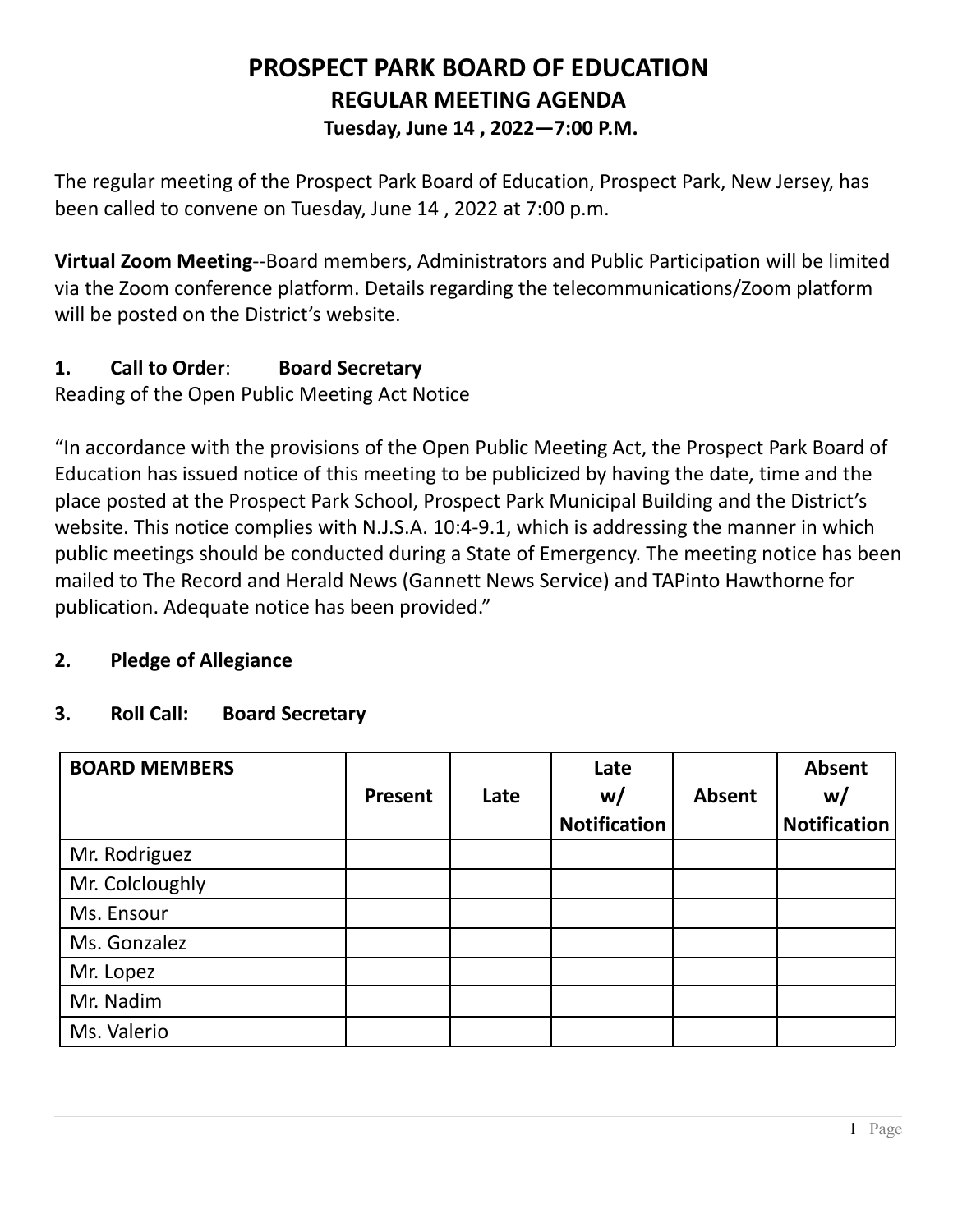# **4. Mission Statement**

The mission of the Prospect Park School District is to develop healthy, alert, informed, responsible, and well-balanced human beings who believe in our America Heritage, and are imbued with a true desire and willingness to participate in and actively contribute to our democratic way of life. We also believe that the public school should be a place where principal, teacher, and parent work in unison to insure the successful progress and goal attainment of the child.

## **5. Acknowledging and Reaffirming School Board Member Code of Ethics**

The Prospect Park Board of Education, individually and as a group, acknowledges and reaffirms that as members of the Board of Education, they recognize they hold authority not as individuals but as members of the full Board. The Board members will comply with the Code of Ethics for School Board members pursuant to N.J.S.A. 18A:12-24.1 as follows and re-produced below:

A school board member shall abide by the following Code of Ethics for School Board Members:

a. I will uphold and enforce all laws, rules and regulations of the State Board of Education, and court orders pertaining to schools. Desired changes shall be brought about only through legal and ethical procedures.

b. I will make decisions in terms of the educational welfare of children and will seek to develop and maintain public schools that meet the individual needs of all children regardless of their ability, race, creed, sex, or social standing.

c. I will confine my board action to policy making, planning, and appraisal, and I will help to frame policies and plans only after the board has consulted those who will be affected by them.

d. I will carry out my responsibility, not to administer the schools, but, together with my fellow board members, to see that they are well run.

e. I will recognize that authority rests with the board of education and will make no personal promises nor take any private action that may compromise the board.

f. I will refuse to surrender my independent judgment to special interest or partisan political groups or to use the schools for personal gain or for the gain of friends.

g. I will hold confidential all matters pertaining to the schools which, if disclosed, would needlessly injure individuals or the schools. In all other matters, I will provide accurate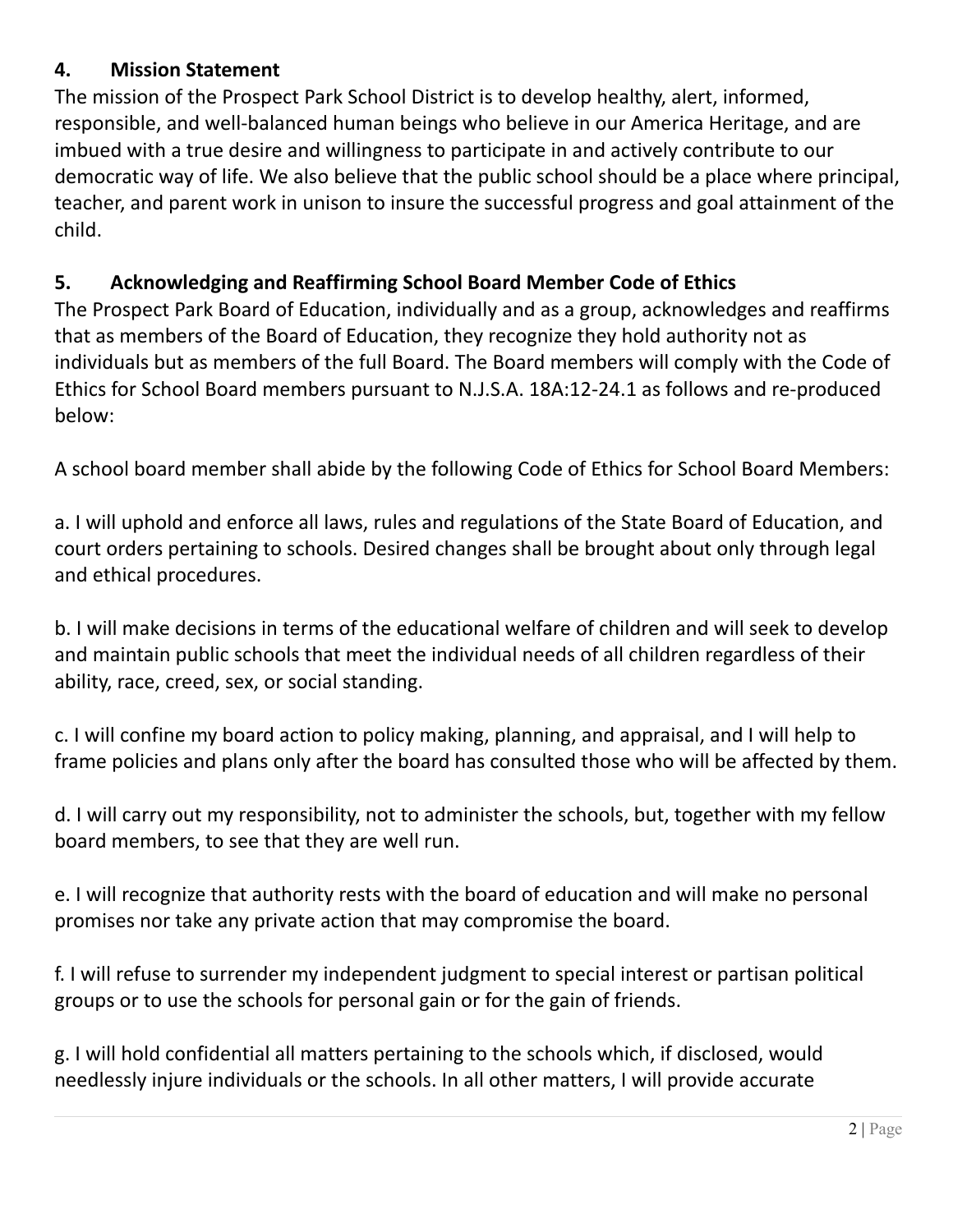information and, in concert with my fellow board members, interpret to the staff the aspirations of the community for its school.

h. I will vote to appoint the best qualified personnel available after consideration of the recommendation of the chief administrative officer.

i. I will support and protect school personnel in proper performance of their duties.

j. I will refer all complaints to the chief administrative officer and will act on the complaints at public meetings only after failure of an administrative solution.

## **6. Conduct at Public Meetings**

It is the goal of the Prospect Park Board of Education that all Board of Education Members and members of the public, act in a respectful manner toward one another, and do not disparage, nor interfere with school functions, operations or Board of Education proceedings.

Any verbal, written, or physical conduct related to race, gender, ethnicity, disability, sexual orientation or religion shall not be tolerated and anyone violating this prohibited conduct may be subject to removal from the meeting, and may be subject in other penalties that are appropriate under the law.

All Board of Education members and members of the general public are requested to take personal responsibility for their actions, and to treat everyone that they have contact with, in a fair and respectful manner.

# **7. Public Participation: Statement to the Public—Agenda Items Only**

At this portion of the meeting, time has been allotted for public comment by members of the public. Each speaker may be allotted up to three (3) minutes and one (1) opportunity, during each public session, to address the Board when recognized by the Board President. Individuals wishing to address the Board shall be recognized by the Board President and shall give their names, addresses and the group, if any, that they represent. Students of the Prospect Park school system who choose to speak are not required to give their home address.

Although, the Board encourages public participation, it reserves the right, through its Board President, to terminate remarks to and/or by any individual not in keeping with the conduct of a proper and efficient meeting. With the exception of those individuals whose names are on the agenda, the Board will not respond to questions during the public participation portion of this meeting involving the employment, appointment, termination of employment, negotiations, terms and conditions of employment, evaluation of the performance of, promotion or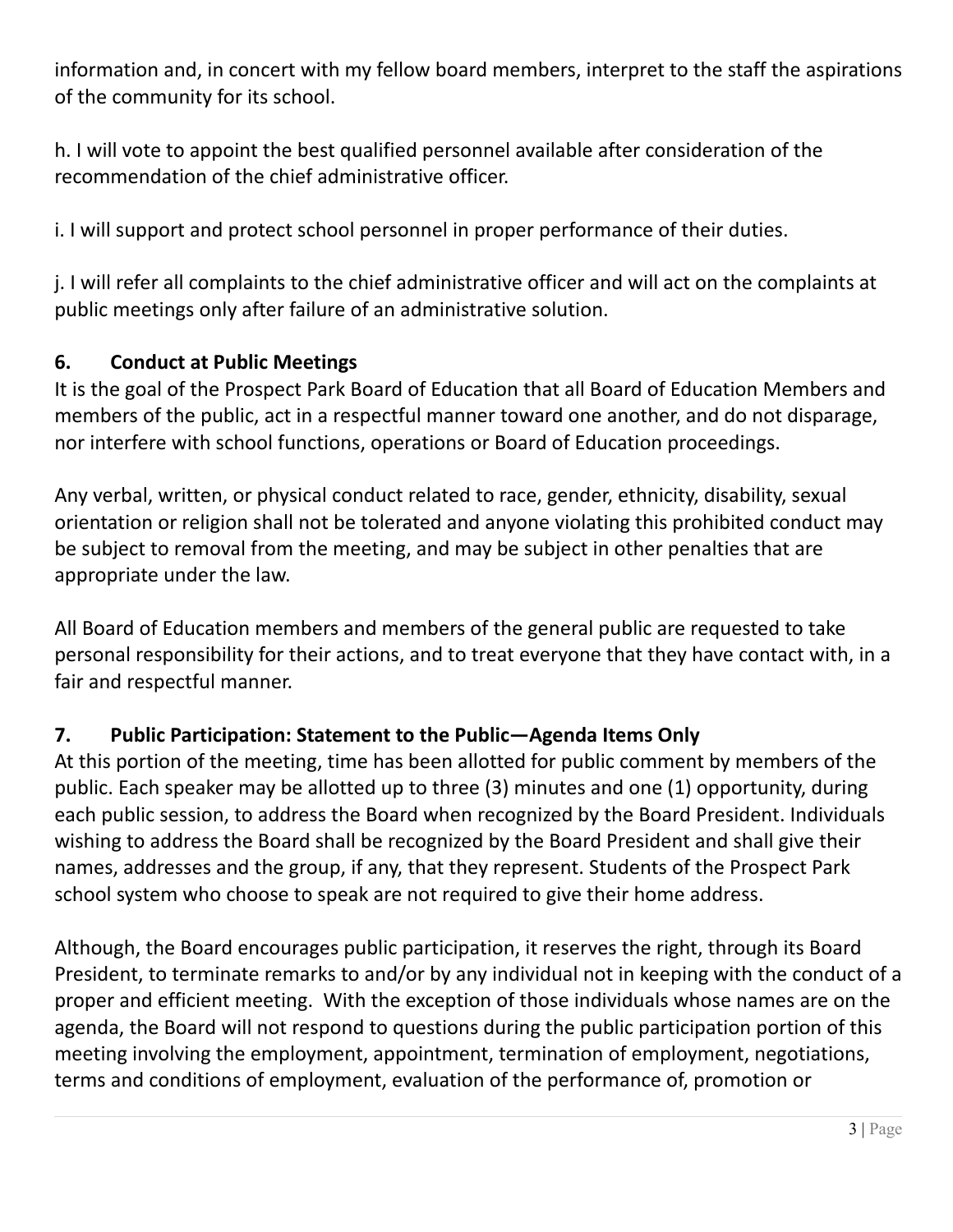disciplining of any specific, prospective or current employee.

All comments and questions are to be directed through the Board President.

## **Motion to Open Public Hearing:**

Motion by: \_\_\_\_\_\_\_\_\_\_\_\_\_\_\_\_\_\_\_\_ Second: \_\_\_\_\_\_\_\_\_\_\_\_\_\_\_\_\_\_\_\_\_\_

|           | Rodriguez   Colcloughly | Ensour | Gonzalez | Lopez | Nadim | Valerio |
|-----------|-------------------------|--------|----------|-------|-------|---------|
| Yes       |                         |        |          |       |       |         |
| <b>No</b> |                         |        |          |       |       |         |
| Abstain   |                         |        |          |       |       |         |
| Absent    |                         |        |          |       |       |         |

## **Motion to Close Public Hearing:**

Motion by: \_\_\_\_\_\_\_\_\_\_\_\_\_\_\_\_\_\_\_\_\_\_\_\_\_\_ Second: \_\_\_\_\_\_\_\_\_\_\_\_\_\_\_\_\_\_\_\_\_\_\_

|           | Rodriguez   Colcloughly | Ensour | Gonzalez | Lopez | Nadim | Valerio |
|-----------|-------------------------|--------|----------|-------|-------|---------|
| Yes       |                         |        |          |       |       |         |
| <b>No</b> |                         |        |          |       |       |         |
| Abstain   |                         |        |          |       |       |         |
| Absent    |                         |        |          |       |       |         |

#### **8. Communications:**

#### **9. Reports Section**

- A. President's Report
- B. Superintendent's Report
- C. Principal's Report -
- D. Committee Reports -
- E. Board Attorney Report -

# **Motion to accept & approve the reports:**

| Motion by: |  |
|------------|--|
| Second:    |  |

|     | Rodriguez   Colcloughly | Ensour | Gonzalez | Lopez | Nadim | Valerio |
|-----|-------------------------|--------|----------|-------|-------|---------|
| Yes |                         |        |          |       |       |         |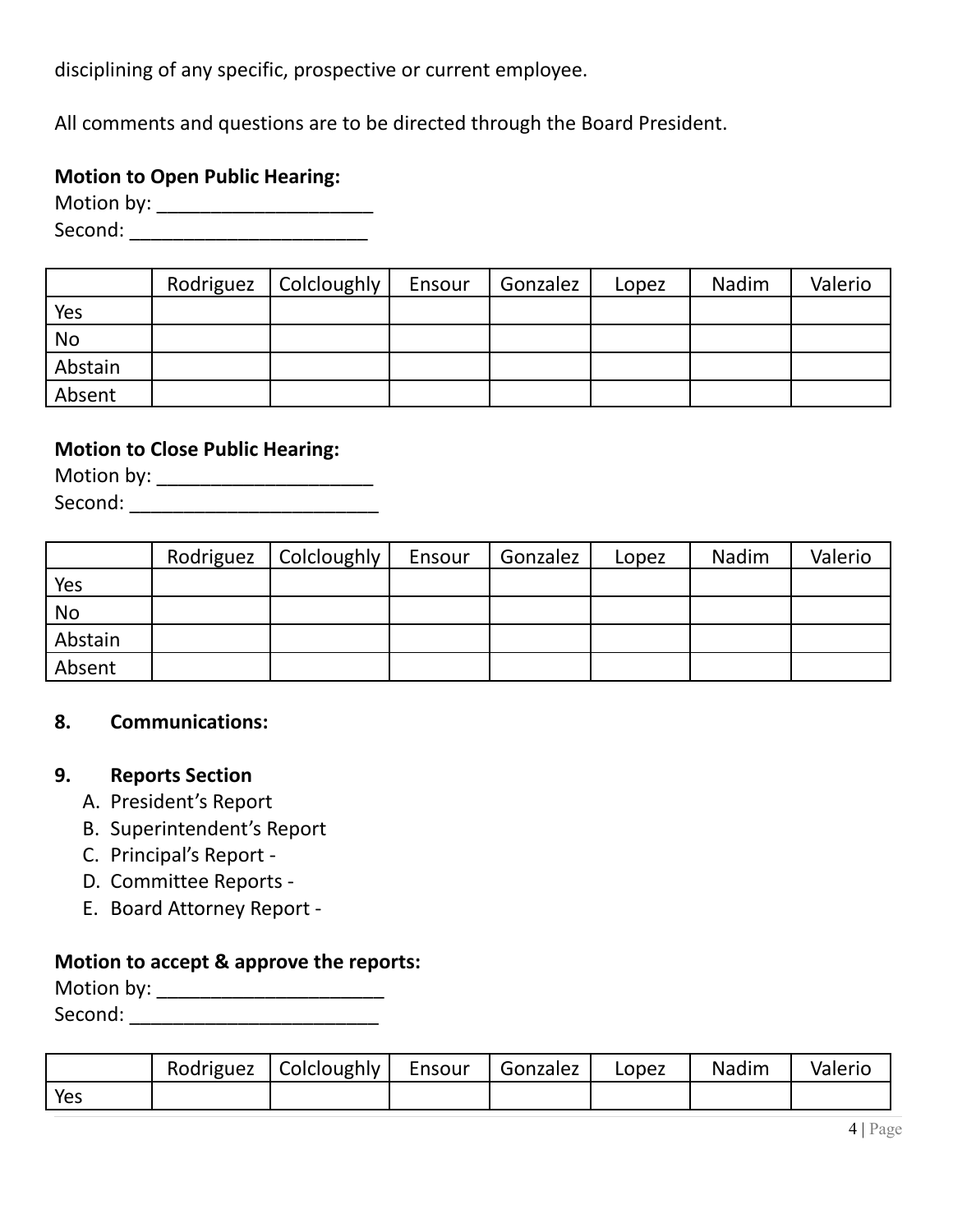| No      |  |  |  |  |
|---------|--|--|--|--|
| Abstain |  |  |  |  |
| Absent  |  |  |  |  |

#### **10. Presentations**

#### **11. AGENDA ACTION ITEMS**

#### **FINANCE AGENDA**

#### **Motion to approve resolutions F1 - F11:**

Motion by: \_\_\_\_\_\_\_\_\_\_\_\_\_\_\_\_\_\_\_\_\_ Second: \_\_\_\_\_\_\_\_\_\_\_\_\_\_\_\_\_\_\_\_\_\_\_

|           | Rodriguez | Colcloughly | Ensour | Gonzalez | Lopez | Nadim | Valerio |
|-----------|-----------|-------------|--------|----------|-------|-------|---------|
| Yes       |           |             |        |          |       |       |         |
| <b>No</b> |           |             |        |          |       |       |         |
| Abstain   |           |             |        |          |       |       |         |
| Absent    |           |             |        |          |       |       |         |

#### **F1. Approval of District Claims—Bills List—May 2022**

Be it resolved, based upon the recommendation of the Superintendent and pursuant to N.J.S.A. 18A:19-4.1, the Board of Education approves district claims and payments that were made during the month of May 2022. The total payment amount was \$1,421,502.53 including payroll.

#### **F2. Approval of Payroll – May 2022**

Be it resolved, the Board approves the following gross payrolls, which are included in approved district claims, all having been duly audited by the business administrator and previously paid:

| May 15, 2022 | \$357,904.81 |
|--------------|--------------|
| May 30, 2022 | \$360,341.28 |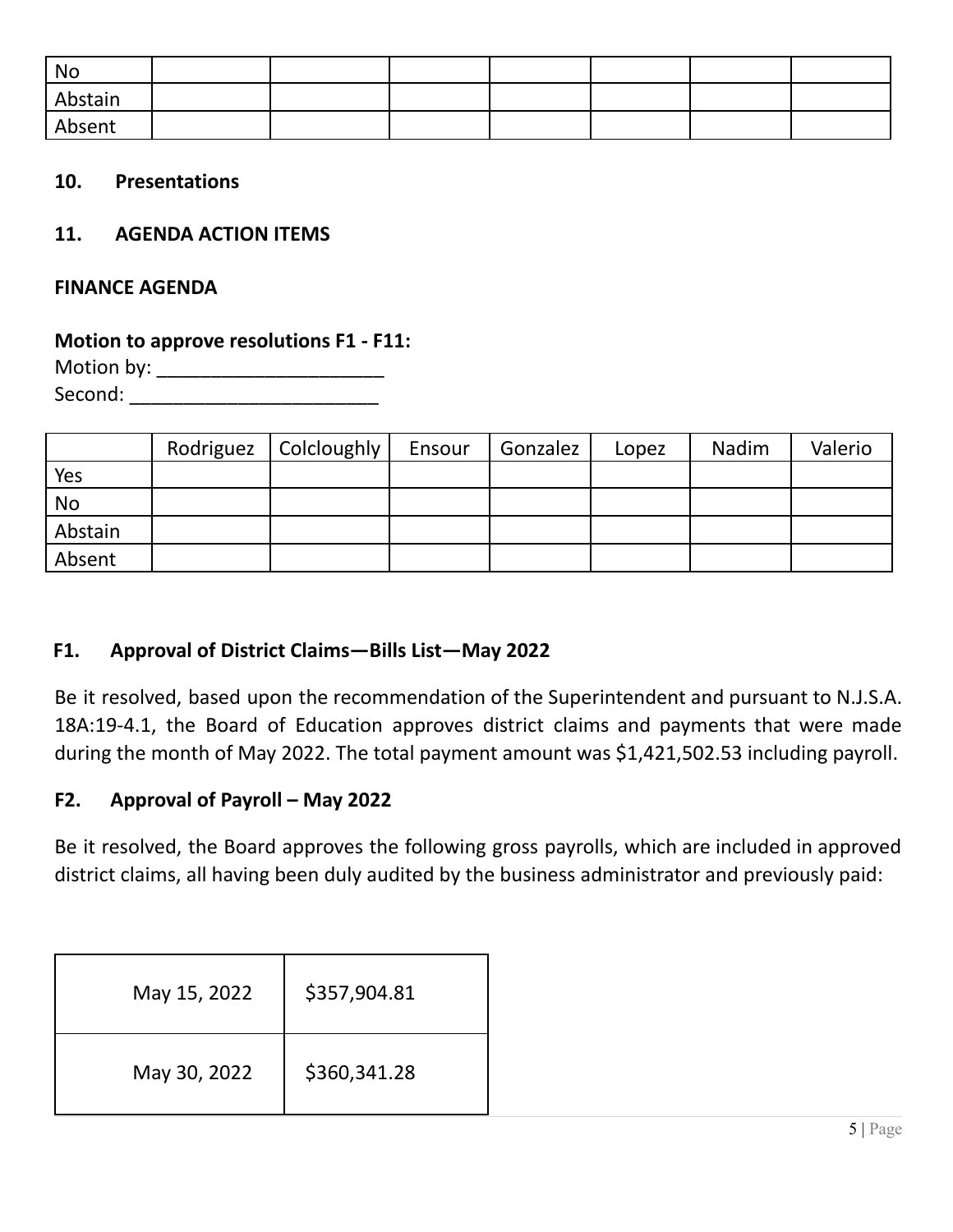# **F3. Secretary's Report – Acceptance— September 2021**

Be it resolved, upon the recommendation of the Superintendent, the Board accepts the Board Secretary's financial reports for the month of September 2021, based upon the certification of the Board Secretary, pursuant to N.J.A.C. 6A:23A-16.10(c) (3), N.J.S.A. 18A:17-10 and N.J.S.A. 18A:17-36, that no line-item account or program category account has been over-expand, and that no account or fund has been over-expand.

# **F4. Secretary's Report – Acceptance— October 2021**

Be it resolved, upon the recommendation of the Superintendent, the Board accepts the Board Secretary's financial reports for the month of October 2021, based upon the certification of the Board Secretary, pursuant to N.J.A.C. 6A:23A-16.10(c) (3), N.J.S.A. 18A:17-10 and N.J.S.A. 18A:17-36, that no line-item account or program category account has been over-expand, and that no account or fund has been over-expand.

## **F5. Report of the Treasurer of School Moneys—Acceptance—September 2021**

Be it resolved, upon the recommendation of the Superintendent, the Board accepts the Reports of the Treasurer of School Moneys for the month of September 2021.

## **F6. Report of the Treasurer of School Moneys—Acceptance—October 2021**

Be it resolved, upon the recommendation of the Superintendent, the Board accepts the Reports of the Treasurer of School Moneys for the month of October 2021.

## **F7. Approval of Monthly Transfer of Budget Funds Report – September of 2021**

Be it resolved, upon the recommendation of the Superintendent, the Board approves the Monthly Budget Transfer Reports for the month of September 2021.

## **F8. Approval of Monthly Transfer of Budget Funds Report – October of 2021**

Be it resolved, upon the recommendation of the Superintendent, the Board approves the Monthly Budget Transfer Reports for the month of October 2021.

## **F9. Approval of Five Year Lease Contract**

Whereas the Superintendent sees the need to develop more classroom space to expand the half-day prekindergarten program to a full-day program;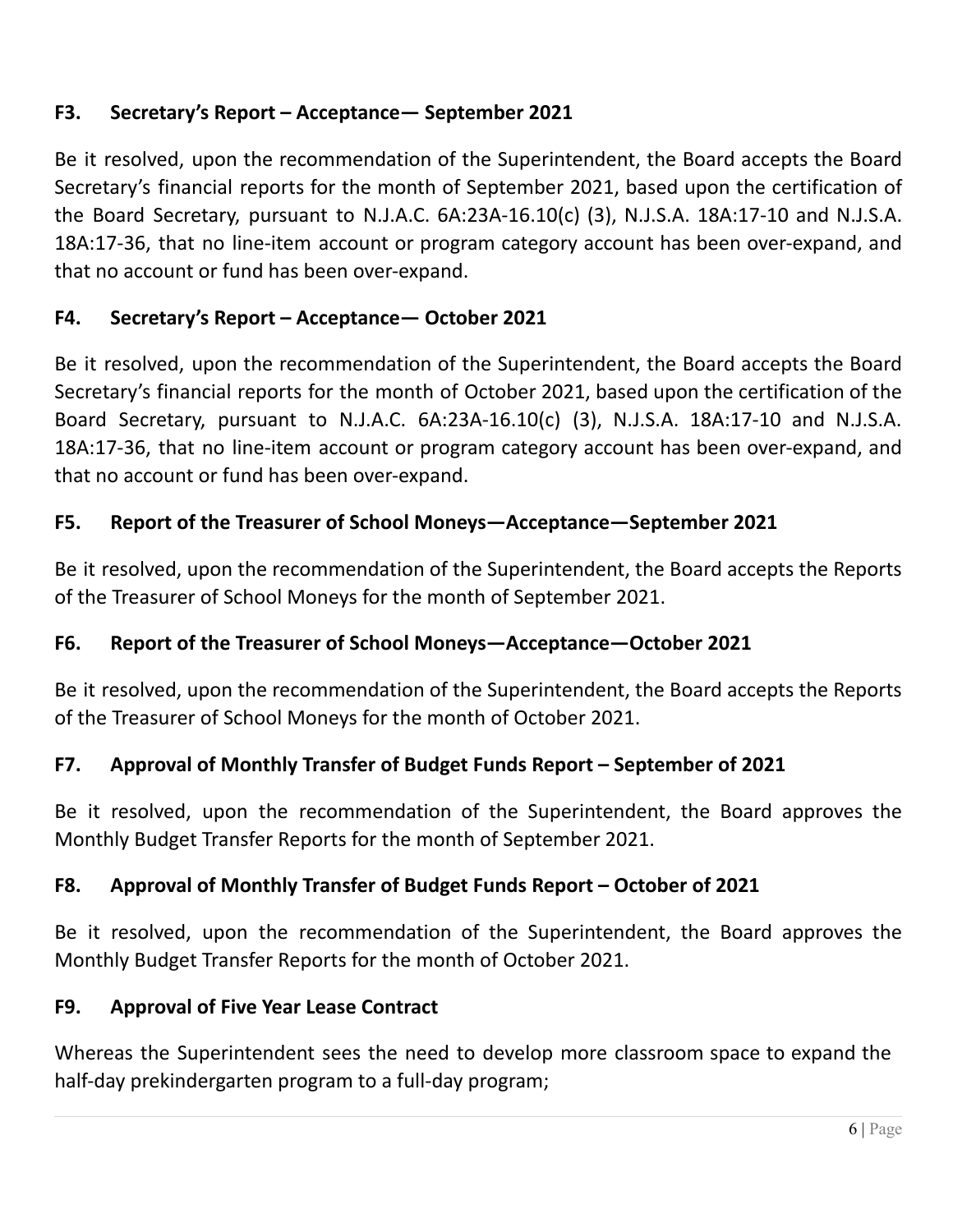Whereas the creation of a middle school will allow for improved educational and development strides for our school population;

Be it resolved that the board approves a 5-year lease for St. Paul's Catholic school for the 22-23 through 26-27 school years for nine classrooms and a multiple-purpose area including parking for staff not to exceed 110% of \$130,000 for the 22-23 exclusive of startup costs to occupy the building.

## **F10. Approval of Contract for Tuition**

Be it resolved, the Board approves a tuition contract with The CTC Academy, Inc. for student #6502468280 from July 5, 2022 to June 2023 for \$94,296.50, with Extraordinary Services for \$29,252.00 (exclusive of transportation).

## **F11. Approval of Bilingual Program Waiver Request**

Be it resolved, upon the recommendation of the Superintendent, the Board approves the 2022-2023 Bilingual Program Waiver Request, as mandated by the New Jersey Department of Education.

#### **PERSONNEL AGENDA**

#### **Motion to approve resolution P1 - P5 :**

| Motion by: |  |
|------------|--|
| Second:    |  |

|           | Rodriguez   Colcloughly | Ensour | Gonzalez | Lopez | Nadim | Valerio |
|-----------|-------------------------|--------|----------|-------|-------|---------|
| Yes       |                         |        |          |       |       |         |
| <b>No</b> |                         |        |          |       |       |         |
| Abstain   |                         |        |          |       |       |         |
| Absent    |                         |        |          |       |       |         |

## **P1. Approval of Mentorship:**

Be it resolved, upon the recommendation of the Superintendent, the Board accepts the following practicum/mentorship student, Ms. Aguilar from SECD online certificate program.

## **P2 Approval of Resignation**

Be it resolved, upon the recommendation of the Superintendent, the Board accepts the resignation of Renee Powell, teacher, effective June 27, 2022.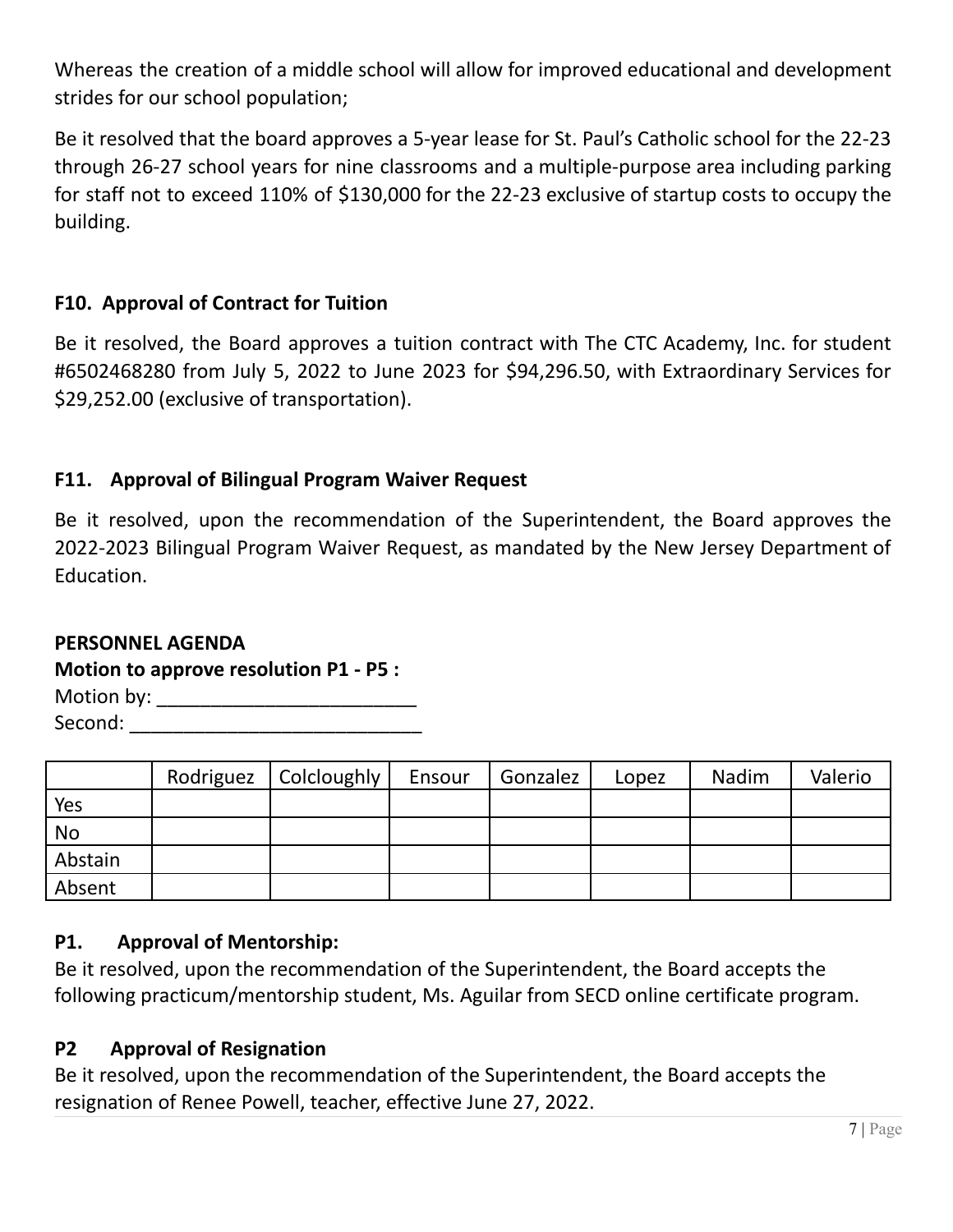## **P3 Approval of Retirement**

Be it resolved, upon the recommendation of the Superintendent, the Board accepts the retirement of Carroll Smith, special education classroom aide, effective June 15 2022.

## **P4 Approval of Appointment of Chaperones**

Be it resolved, upon the recommendation of the Superintendent, the Board accepts the following chaperones for the 8th grade dance to be held at The "New" La Neve's Restaurant on June 15, 2022: Dr. Reels, Mrs. Waibel, Ms. Major, Mr. Berger, Ms. Perez, Ms. Jefferson, Ms. Mascelli, Ms. Turner, Mr. Gormly, and Ms. Glaster.

## **P5 Approval of Appointment: Business Administrator**

Be it resolved, upon the recommendation of the Superintendent, the Board approves to appoint Melissa Simmons as Business Administrator for the 2022-2023 school year, effective 7/1/2022 -  $6/30/2023$ , at a salary of \$125,000, pending approval from the Executive County Superintendent, Kesha Drakeford.

#### **EDUCATION AGENDA**

#### **Motion to approve resolutions E1:**

| Motion by: |  |
|------------|--|
| Second:    |  |

|           | Rodriguez   Colcloughly | Ensour | Gonzalez | Lopez | Nadim | Valerio |
|-----------|-------------------------|--------|----------|-------|-------|---------|
| Yes       |                         |        |          |       |       |         |
| <b>No</b> |                         |        |          |       |       |         |
| Abstain   |                         |        |          |       |       |         |
| Absent    |                         |        |          |       |       |         |

#### **E1. Approval of HIB Report**

Be it resolved, upon the recommendation of the Superintendent, the Board approves the determination in the 2021- 2022 HIB case #'s as submitted below:

## **Founded**

232847

## **Unfounded**

233102 232221 231592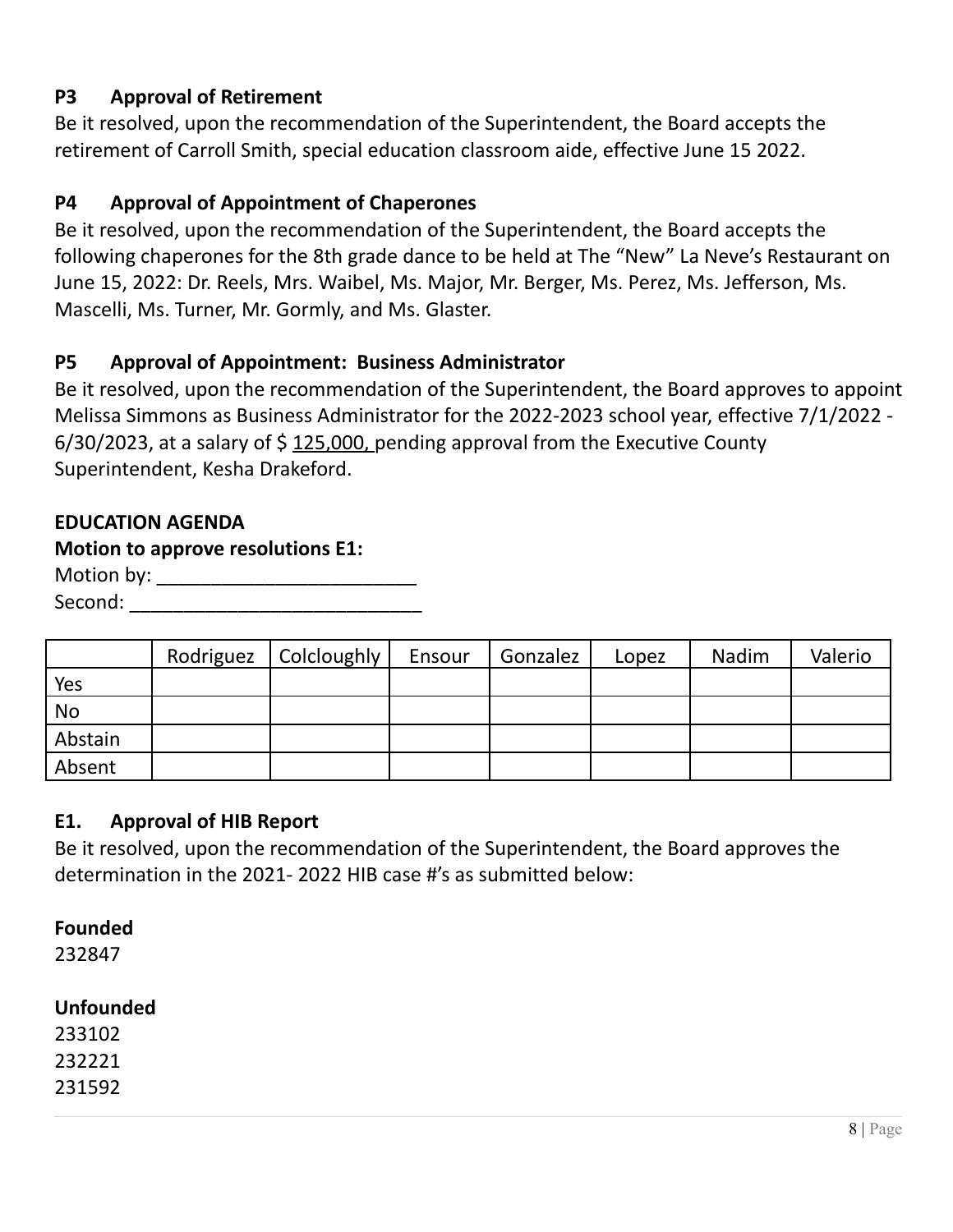# **BUILDING AND GROUNDS AGENDA – Motion to approve resolution(s) BG1:**

Motion by: \_\_\_\_\_\_\_\_\_\_\_\_\_\_\_\_\_\_\_\_\_\_\_\_ Second: \_\_\_\_\_\_\_\_\_\_\_\_\_\_\_\_\_\_\_\_\_\_\_\_\_\_\_

|         | Rodriguez   Colcloughly | Ensour | Gonzalez | Lopez | Nadim | Valerio |
|---------|-------------------------|--------|----------|-------|-------|---------|
| Yes     |                         |        |          |       |       |         |
| No      |                         |        |          |       |       |         |
| Abstain |                         |        |          |       |       |         |
| Absent  |                         |        |          |       |       |         |

#### **BG1. Approval of Facilities Request from the Borough**

Be it resolved, upon the recommendation of the Superintendent, the Board approves the facilities request for the use of the school gymnasium, restrooms and parking lot for the Junior Police Academy, Monday August 1, 2022 through Friday, August 5, 2022, from 9:00 am to 2:00 pm.

#### **POLICY AGENDA**

#### **Motion to approve resolutions BP1:**

Motion by: \_\_\_\_\_\_\_\_\_\_\_\_\_\_\_\_\_\_\_\_\_\_\_\_ Second: \_\_\_\_\_\_\_\_\_\_\_\_\_\_\_\_\_\_\_\_\_\_\_\_\_\_\_

|         | Rodriguez   Colcloughly | Ensour | Gonzalez | Lopez | Nadim | Valerio |
|---------|-------------------------|--------|----------|-------|-------|---------|
| Yes     |                         |        |          |       |       |         |
| No      |                         |        |          |       |       |         |
| Abstain |                         |        |          |       |       |         |
| Absent  |                         |        |          |       |       |         |

#### **BP1. Approval of the May 10, 2022 Board of Education Minutes**

Be it resolved, the Board accepts and approves the following Board of Education meeting minutes: Regular Meeting—May 10, 2022

#### **FOOD SERVICE AGENDA - There are no resolutions under the Food Service section**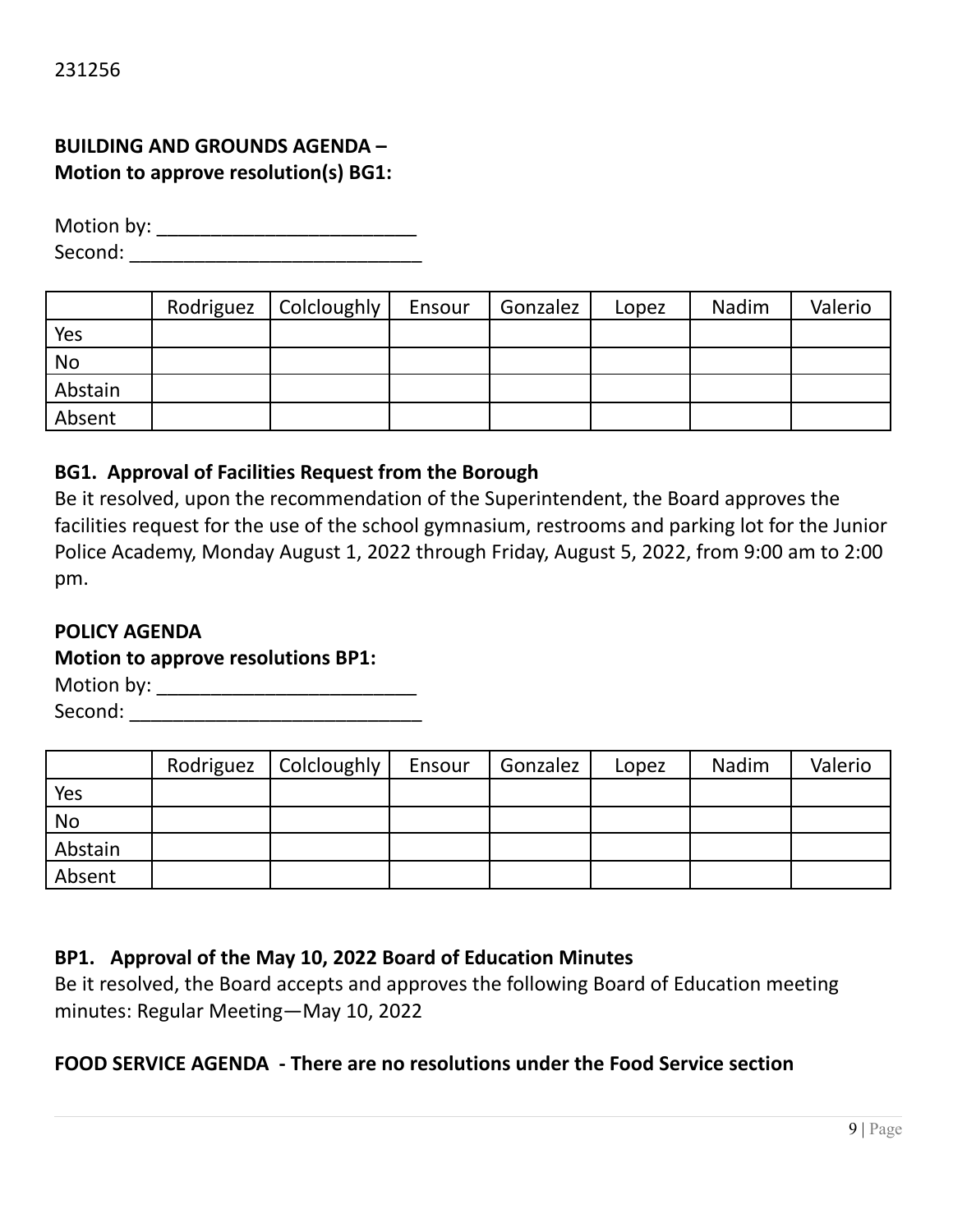# **PUBLIC PARTICIPATION: STATEMENT TO THE PUBLIC**

At this portion of the meeting, time has been allotted for public comment by members of the public. Each speaker may be allotted up to **three (3) minutes** and one (1) opportunity, during each public session, to address the Board when recognized by the Board President. Individuals wishing to address the Board shall be recognized by the Board President and shall give their names, addresses and the group, if any, that they represent. Students of the Prospect Park School system who choose to speak are not required to give their home address.

#### **Public Participation: Statement to the Public**

Although the Board encourages public participation, it reserves the right, through its Board President, to terminate remarks to and/or by any individual not in keeping with the conduct of a proper and efficient meeting. With the exception of those individuals whose names are on the agenda, the Board will not respond to questions during the public participation portion of this meeting involving the employment, appointment, termination of employment, negotiations, terms and conditions of employment, evaluation of the performance of, promotion or disciplining of any specific, prospective or current employee.

All comments and questions are to be directed through the President.

#### **Motion to Open Public Hearing:**

| Motion by: |  |
|------------|--|
| Second:    |  |

|           | Rodriguez | Colcloughly | Ensour | Gonzalez | Lopez | Nadim | Valerio |
|-----------|-----------|-------------|--------|----------|-------|-------|---------|
| Yes       |           |             |        |          |       |       |         |
| <b>No</b> |           |             |        |          |       |       |         |
| Abstain   |           |             |        |          |       |       |         |
| Absent    |           |             |        |          |       |       |         |

#### **Motion to Close Public Hearing:**

Motion by: \_\_\_\_\_\_\_\_\_\_\_\_\_\_\_\_\_\_\_\_\_\_\_\_ Second: \_\_\_\_\_\_\_\_\_\_\_\_\_\_\_\_\_\_\_\_\_\_\_\_\_\_\_

|           | Rodriguez   Colcloughly | Ensour | Gonzalez | Lopez | Nadim | Valerio |
|-----------|-------------------------|--------|----------|-------|-------|---------|
| Yes       |                         |        |          |       |       |         |
| <b>No</b> |                         |        |          |       |       |         |
| Abstain   |                         |        |          |       |       |         |
| Absent    |                         |        |          |       |       |         |

#### **12. Executive Session**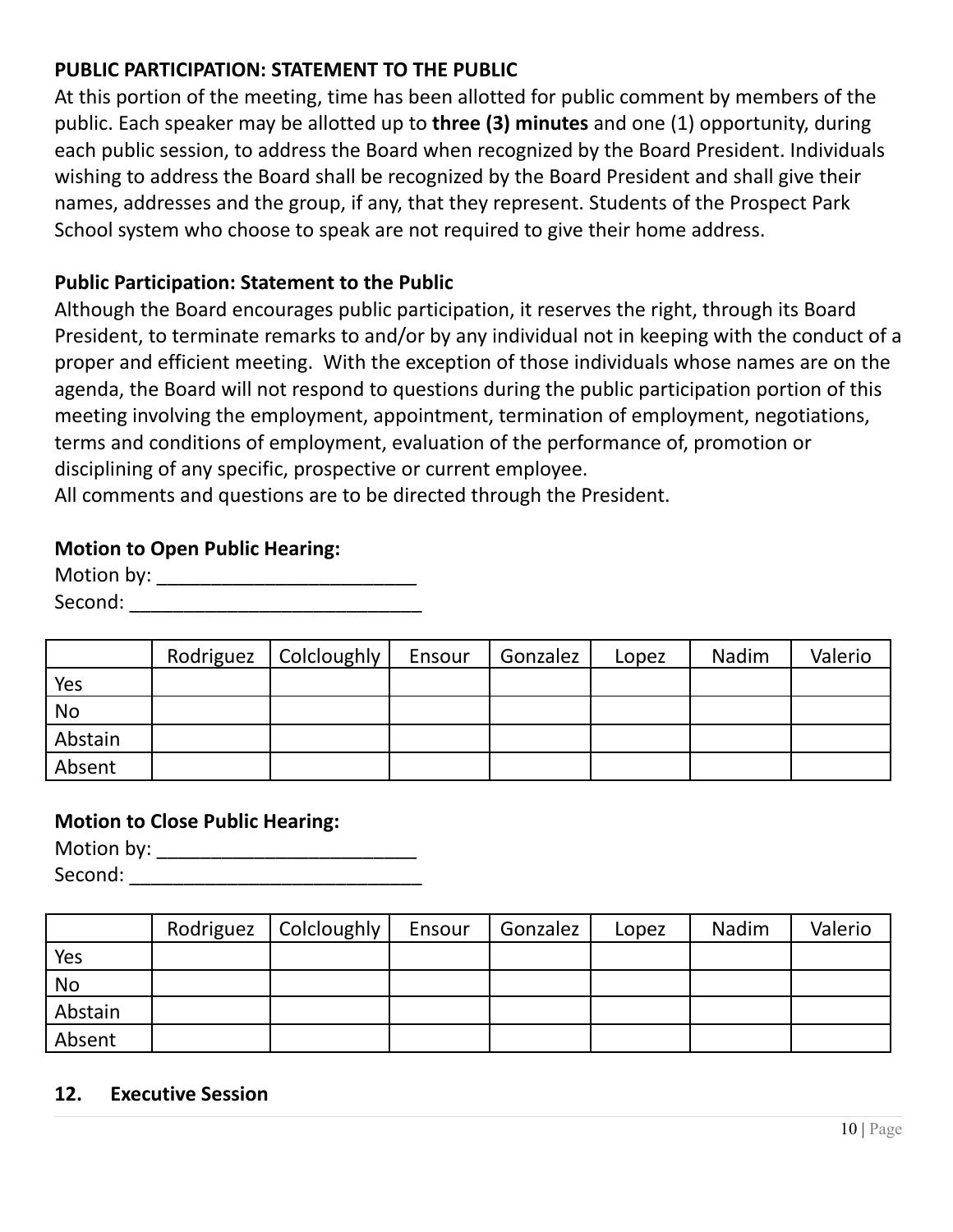#### **Motion to Go into Executive Session to Discuss a Legal and Personnel Matters (if needed):**

Motion by: \_\_\_\_\_\_\_\_\_\_\_\_\_\_\_\_\_\_\_\_\_\_\_\_

Second: \_\_\_\_\_\_\_\_\_\_\_\_\_\_\_\_\_\_\_\_\_\_\_\_\_\_\_ Time:

|           | Rodriguez   Colcloughly | Ensour | Gonzalez | Lopez | Nadim | Valerio |
|-----------|-------------------------|--------|----------|-------|-------|---------|
| Yes       |                         |        |          |       |       |         |
| <b>No</b> |                         |        |          |       |       |         |
| Abstain   |                         |        |          |       |       |         |
| Absent    |                         |        |          |       |       |         |

# **Motion to Close Executive Session to Discuss a Legal and Personnel Matters (if needed):** Motion by: \_\_\_\_\_\_\_\_\_\_\_\_\_\_\_\_\_\_\_\_\_\_\_\_

Second: \_\_\_\_\_\_\_\_\_\_\_\_\_\_\_\_\_\_\_\_\_\_\_\_\_\_\_ Time:

|           | Rodriguez | Colcloughly | Ensour | Gonzalez | Lopez | Nadim | Valerio |
|-----------|-----------|-------------|--------|----------|-------|-------|---------|
| Yes       |           |             |        |          |       |       |         |
| <b>No</b> |           |             |        |          |       |       |         |
| Abstain   |           |             |        |          |       |       |         |
| Absent    |           |             |        |          |       |       |         |

# **Motion to Reconvene to the Regular Meeting (if needed):**

Motion by: \_\_\_\_\_\_\_\_\_\_\_\_\_\_\_\_\_\_\_\_\_\_\_\_ Second: \_\_\_\_\_\_\_\_\_\_\_\_\_\_\_\_\_\_\_\_\_\_\_\_\_\_\_ Time:

|           | Rodriguez   Colcloughly | Ensour | Gonzalez | Lopez | Nadim | Valerio |
|-----------|-------------------------|--------|----------|-------|-------|---------|
| Yes       |                         |        |          |       |       |         |
| <b>No</b> |                         |        |          |       |       |         |
| Abstain   |                         |        |          |       |       |         |
| Absent    |                         |        |          |       |       |         |

## **13. New Business Section**

## **14. Closing Remarks/Announcements**